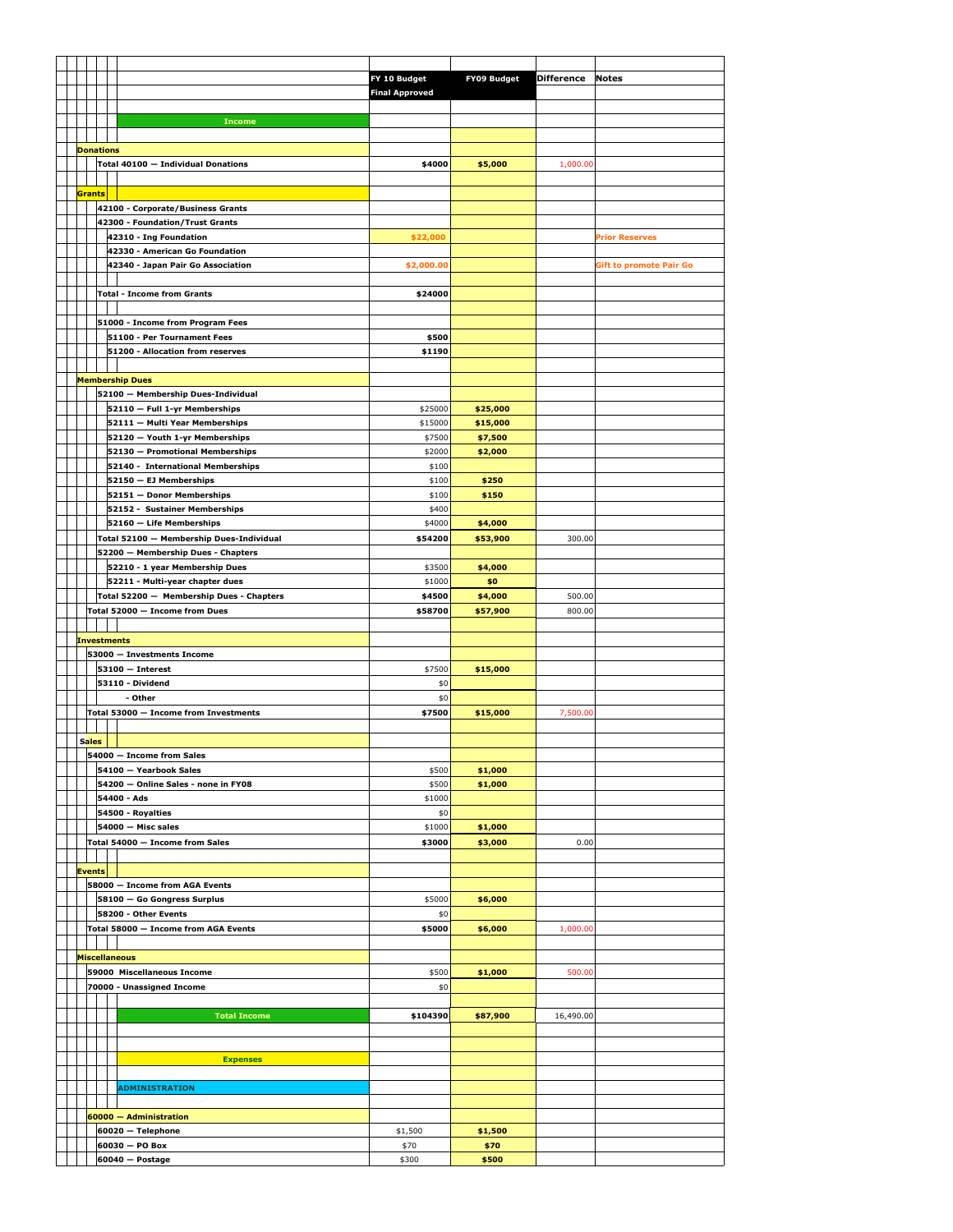|                                        | FY 10 Budget | <b>FY09 Budget</b> | <b>Difference</b> | <b>Notes</b>                 |
|----------------------------------------|--------------|--------------------|-------------------|------------------------------|
| 60050 - storage                        |              | \$0                |                   |                              |
| 60060 - Official travel                | \$0          | \$2,000            |                   | <b>No official travel</b>    |
| 60070 - Office Supplies                | \$400        | \$400              |                   |                              |
| $60090 - Insurance$                    | \$2,000      | \$2,500            |                   | <b>Liability Insurance</b>   |
| 60100 - Tokens                         | \$250        |                    |                   |                              |
| 60101 - Elections                      | \$250        | \$250              |                   |                              |
| 60102 - Casual Labor                   | \$5,000      | \$7,500            |                   | <b>Workflow savings</b>      |
| 60103 - Legal Expenses                 | \$2,000      | \$3,000            |                   | <b>Reserve for legal</b>     |
| 60104 - Miscellaneous                  | \$200        | \$200              |                   |                              |
| 60105 - Board Funds                    | \$0          | \$2,000            |                   | <b>No Board fund reserve</b> |
| 60123 - IGF Dues                       | \$1,000      |                    |                   |                              |
| 60129 - Misc.                          | \$200        |                    |                   |                              |
| Total 60000 - Administration           | \$13170      | \$19,920           | 6.750.00          |                              |
|                                        |              |                    |                   |                              |
| 60130 - Treasurer Expenses             |              |                    |                   |                              |
| 60132 - Accounting services            | \$1,000      | \$1,500            |                   |                              |
| $60135 - PO$ Box                       | \$120        | \$110              |                   |                              |
| $60136 - Postage$                      | \$100        | \$125              |                   |                              |
| 60138 - Supplies                       | \$100        |                    |                   |                              |
| Total 60130 - Treasurer Expenses       | \$1320       | \$1,735            | 415.00            |                              |
|                                        |              |                    |                   |                              |
| 60150 - President's Expenses           |              |                    |                   |                              |
| $60154 - Postage$                      | \$0          | \$50               |                   |                              |
| 60155 - Annual Report                  | \$900        | \$850              |                   |                              |
| 60156 - President's Discretionary Fund | \$2000       | \$4,000            |                   | <b>Cut fund in half</b>      |
| Total 60150 - President's Expenses     | \$2900       | \$4,900            | 2,000.00          |                              |
|                                        |              |                    |                   |                              |
| <b>TOTAL ADMINISTRATION EXPENSES</b>   | \$17390      | \$26,555           | 9,165.00          |                              |
| <b>AS % OF TOTAL EXPENSES</b>          | 17%          | 30%                |                   |                              |
|                                        |              |                    |                   |                              |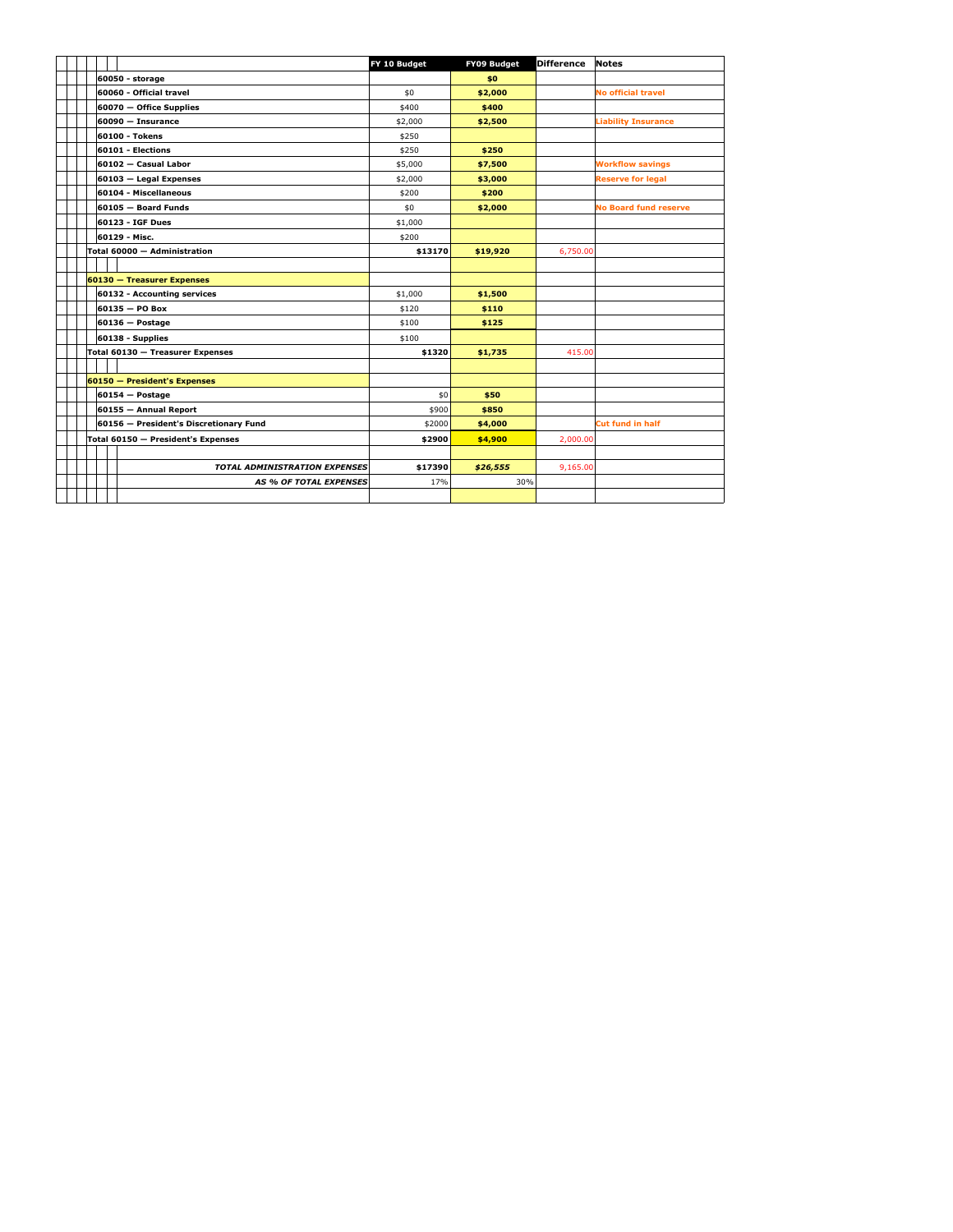|  |  |                                               | FY 10 Budget | <b>FY09 Budget Difference Notes</b> |          |                                     |
|--|--|-----------------------------------------------|--------------|-------------------------------------|----------|-------------------------------------|
|  |  | <b>PROGRAMS</b>                               |              |                                     |          |                                     |
|  |  |                                               |              |                                     |          |                                     |
|  |  | <b>60160 - International Operations</b>       |              |                                     |          |                                     |
|  |  | 60161 - Annual IGF Dues                       | \$500        | \$500                               |          |                                     |
|  |  | 60162 - IMSA Dues                             | \$0          | \$5,000                             |          | Not needed                          |
|  |  | <b>Total 60160 - International Operations</b> | \$500        | \$5,500                             | 5,000.00 |                                     |
|  |  |                                               |              |                                     |          |                                     |
|  |  | <b>COMMUNICATIONS</b>                         |              |                                     |          |                                     |
|  |  | $60200 - Website$                             |              |                                     |          |                                     |
|  |  | 60210 - Equipment                             | \$0          |                                     |          |                                     |
|  |  | $60220 - Hosting$                             | \$1200       | \$3,295                             |          |                                     |
|  |  | 60221 - Email services                        | \$2000       | \$2,000                             |          |                                     |
|  |  | 60222 - Tech Support                          | \$1000       | \$1,650                             |          |                                     |
|  |  | 60223 - Admin/Misc service                    | \$1000       | \$1,140                             |          |                                     |
|  |  | 60224 - Spamfilter                            | \$750        |                                     |          |                                     |
|  |  |                                               | \$1000       | \$750                               |          |                                     |
|  |  | 60230 - Upgrade Project                       |              | \$1,000                             |          | <b>Place-holder for upgrades</b>    |
|  |  | Total 60200 - Website                         | \$6,950      | \$9,835                             | 2,885.00 |                                     |
|  |  |                                               |              |                                     |          |                                     |
|  |  | $60300 -$ EJournal                            |              |                                     |          |                                     |
|  |  | 60301 - Adminstration                         |              |                                     |          |                                     |
|  |  | $60310 - Computer$                            | \$500        | \$1,200                             |          |                                     |
|  |  | $60321 - Meals$                               | \$300        | \$0                                 |          |                                     |
|  |  | 60323 - Telephone                             | \$400        | \$400                               |          |                                     |
|  |  | $60324 - Postage$                             | \$100        | \$125                               |          |                                     |
|  |  | 60325 - Subscription                          | \$200        |                                     |          | 'World of Weichi"                   |
|  |  | $60326 -$ Supplies                            | \$750        | \$750                               |          |                                     |
|  |  | 60327 - Tech support services                 | \$1000       | \$1,000                             |          | <b>EJ Format assistant</b>          |
|  |  | $60328 - Travel$                              | \$1500       | \$1,500                             |          |                                     |
|  |  | $60329 - Ad$ expenses                         | \$0          | \$200                               |          | <b>Design in-house</b>              |
|  |  | 60330 -- Congress coverage                    | \$500        | \$1,000                             |          |                                     |
|  |  | $60331 -$ Articles                            | \$1200       | \$1,200                             |          |                                     |
|  |  | 60332 - Columns                               | \$400        | \$400                               |          |                                     |
|  |  | 60333 - Game Commentary                       | \$2000       | \$2,500                             |          |                                     |
|  |  | $60335 - Puzzles$                             | \$1200       | \$1,200                             |          |                                     |
|  |  | 60336 - Report                                | \$500        | \$500                               |          |                                     |
|  |  | 60337 - Translation                           | \$750        | \$500                               |          |                                     |
|  |  | 60340 - Copies of Yearbook                    | \$0          |                                     |          |                                     |
|  |  | 60350 - Gift Certificates                     | \$0          | \$750                               |          | <b>Not needed</b>                   |
|  |  | 60301 - Other                                 | \$0          |                                     |          |                                     |
|  |  | 60360 - Mail services                         | \$0          |                                     |          | Not needed                          |
|  |  | 60370 - Outsourcing                           | \$0          |                                     |          |                                     |
|  |  | Total 60300 - EJournal                        | \$11300      | \$13,225                            | 1,925.00 |                                     |
|  |  |                                               |              |                                     |          |                                     |
|  |  | 60390 - Yearbook                              |              |                                     |          |                                     |
|  |  | 60391 - Printing                              | \$14000      | \$12,785                            |          |                                     |
|  |  | 60392 - Postage                               | \$2000       | \$2,000                             |          |                                     |
|  |  | 60393 - CD                                    | \$1800       | \$1,800                             |          |                                     |
|  |  | 60394 - Mailer handling                       | \$500        |                                     |          |                                     |
|  |  |                                               |              | \$500                               |          |                                     |
|  |  | 60395 - Mailing Envelopes<br>60396 - Design   | \$500        | \$500<br>\$1,000                    |          | <b>Design in-house</b>              |
|  |  |                                               | \$0          |                                     |          |                                     |
|  |  | 60397 - Surplus to warehouse                  | \$200        | \$200                               |          |                                     |
|  |  | Total - 60390 Yearbook                        | \$19,000     | \$18,785                            | 215.00   |                                     |
|  |  |                                               |              |                                     |          |                                     |
|  |  | MEMBERSHIP                                    |              |                                     |          |                                     |
|  |  |                                               |              |                                     |          |                                     |
|  |  | $60400 - Database$                            |              |                                     |          |                                     |
|  |  | 60420 - Telephone                             | \$700        | \$500                               |          | Will go to flat plan= savings       |
|  |  | 60430 - Postage                               | \$1000       | \$500                               |          | Should decrease w/new syste         |
|  |  | $60440 -$ Supplies                            | \$500        | \$250                               |          | Was one-time cost of new PC         |
|  |  | 60450 - Casual Labor                          | \$7500       | \$5,000                             |          | <b>Increased warehouse activity</b> |
|  |  | 60460 - UPS                                   | \$1000       |                                     |          | <b>Warehouse mailings</b>           |
|  |  | Total 60400 - Database                        | \$10700      | \$5,750                             | 4,950.00 |                                     |
|  |  |                                               |              |                                     |          |                                     |
|  |  | 60500 - Tournaments                           |              |                                     |          |                                     |
|  |  | 60501 - TD Training Course                    | \$0          | \$1,000                             |          |                                     |
|  |  | 60510 - Ing plus AGA Funded                   |              |                                     |          |                                     |
|  |  | 60511 - Master's                              | \$5000       | \$5,000                             |          | Ing reserve                         |
|  |  | 60512 - Redmond                               | \$5000       | \$5,000                             |          | 2000 Ing + 3000 AGA                 |
|  |  | 60513 - Youth                                 | \$1500       | \$3,000                             |          | AGA funds                           |
|  |  | 60514 - High Schools - Honor Society          | \$1500       | \$2,000                             |          | <b>AGA funds</b>                    |
|  |  | 60515 - Pair Go                               | \$500        | \$0                                 |          | <b>JPGA</b> donation                |
|  |  | 60516 - Congress Youth Subsidy                | \$10000      | \$17,000                            |          | Ing reserve                         |
|  |  | <b>TOTAL</b>                                  | \$23500      | \$32000                             | 8,500.00 |                                     |
|  |  |                                               |              |                                     |          |                                     |
|  |  | 60600 - Equipment                             |              |                                     |          |                                     |
|  |  | $60610 -$ Storage                             | \$1000       | \$1,000                             |          |                                     |